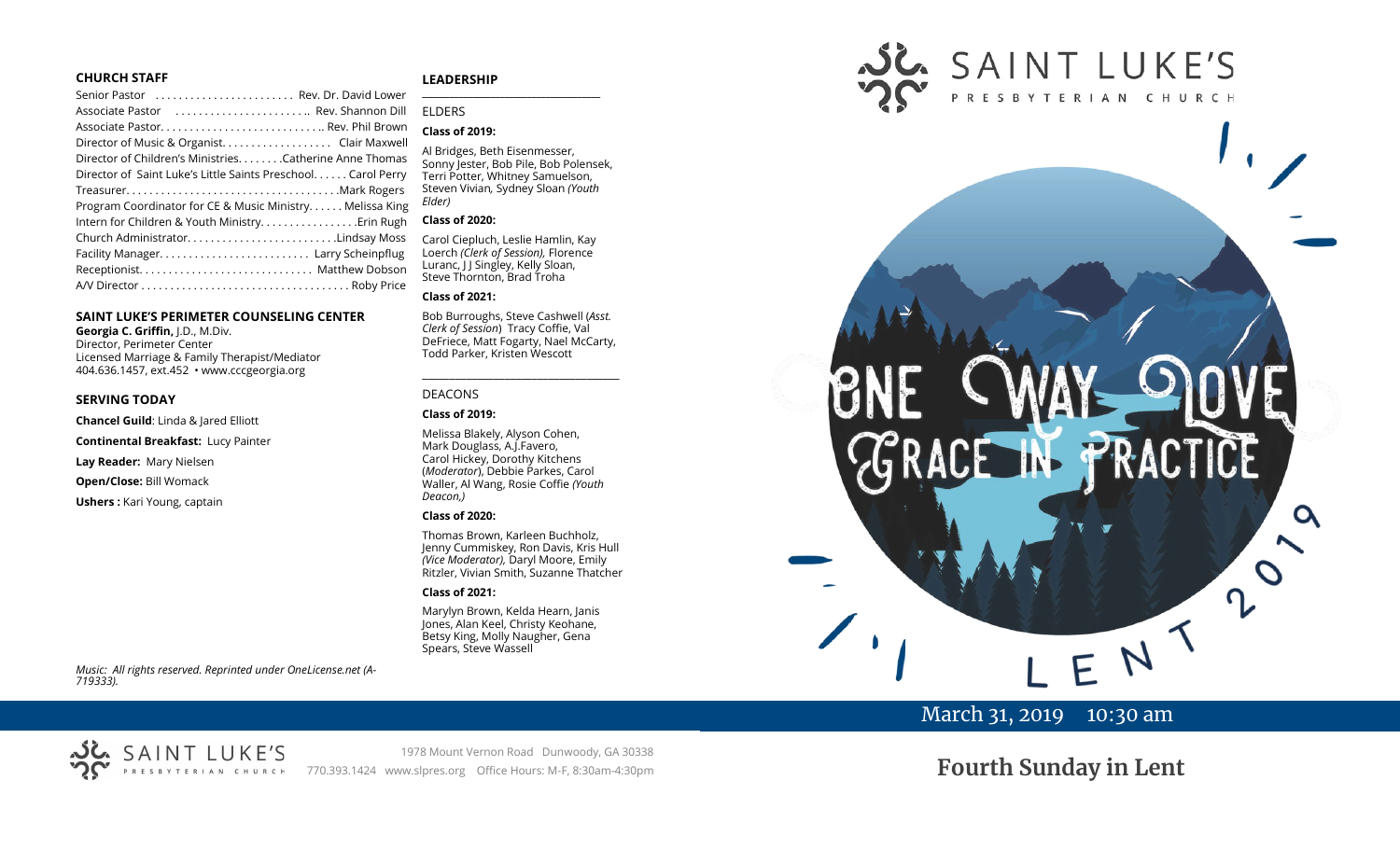

### **March 31, 2019**

Fourth Sunday in Lent

#### **Liturgical Color:** Purple

*Liturgical colors can orient us to the season of the church year and help to engage the sense of sight in worship. Purple marks the seasons of penitence and preparation, Advent and Lent.*

# **SUNDAY SCHEDULE**

8:15am Chapel Communion Service 9:15am Sunday School 10:30am Sanctuary Worship Service *Nursery available at all services and Sunday School.* 

# MISSION

Responding to God's call and empowered by the Holy Spirit, we invite all to join us in knowing, serving, and sharing Jesus Christ here and around the world.

# VISION

To be a beacon of faith, hope, and love– every member an active disciple in Christ's ministry.

# **WELCOME, GUESTS!**

770.393.1424 • www.slpres.org

**DURING** the Welcome, please print the requested information on the Friendship Pad and pass the Friendship Pad down the pew.

1978 Mount Vernon Road • Dunwoody, Georgia 30338

**AFTER** the worship service, please join us outside the Sanctuary where our Pastors or a church officer will be available to answer questions and provide you with a loaf of freshly-baked bread.

**FOR MORE** information about our programs, ministries or membership, please contact one of our Pastors at 770.393.1424, or visit our website: slpres.org.

# **THAT ALL MAY WORSHIP**

**ASSISTIVE** A hearing loop is accessible by switching hearing aids to T-coil. Also, large print hymnals and back cushions are available. Please contact an usher for further assistance.

**CHILDREN** are a precious part of our church family, and we welcome them in worship. Worship activity sheets and tactile activities are available on the blue Worship Carts in the back of the sanctuary. Each week, children are invited to walk up for an age-appropriate message during "Tell Us Our Story." After that time, they may remain in worship, go to Faithful Friends (K-2nd) or go to child care (PreK and younger).



**EGG HUNT CANDY CALL**— Parents of children participating in the Palm Sunday egg hunt are encouraged to drop off a package of candy in the marked basket located in the lobby by April 7. Others are welcome to hop in on this, as well!

#### **PALM SUNDAY BRUNCH & EGG HUNT—**

Join us **April 14** for a church-wide brunch at 9 am followed by egg hunts at 9:30 am (3s and under), 9:45 am (PreK & K) and 10 am (1st— 5th grade). Don't forget to stop by the SLPC "photo booth"!

## **SAINT LUKE'S COLLEGE SCHOLARSHIP —**

Thanks to a generous gift from an anonymous donor, \$2,500 will be awarded to a Saint Luke's high school senior who is enrolling in an accredited four-year U.S. college. For details and application, go to slpres.org. Application deadline is April 14, 2019.

**EASTER BAGS FOR CHRIS 180** — Help PW provide Easter bags to foster children who are currently living in a group home sponsored by CHRIS 180. Bags are due back to the church by Sunday, April 7.

**TAVERN TALKS ON APRIL 11 —** Men of Saint Luke's are invited to join Rev. David Lower on April 11, from 7-10 pm, at Dunwoody Tavern.

**GRADUATION DINNER ON APRIL 14 —** All are invited to a church-wide dinner to honor Saint Luke's high school graduating seniors on April 14 at 6 pm in the Great Hall. RSVP to melissaking@slpc.org.

**2019 VBS: SEEKING SAFARI LEADERS—** VBS volunteers needed! Go to the Volunteer tab at slpres.org to view all the various (volunteer opportunities! Contact Stephanie McGoldrick, tsmcgoldrick@gmail.com, with questions.

#### **2019 HABITAT HOUSE: Eight days of work. A**

**lifetime of joy!** — April 6 is the first Habitat build day and the work continues for seven more Saturdays with a jump over Easter weekend and Memorial Day weekend. We need 15 volunteers for each work day! For more details or to volunteer, go to slpres.org.

**IOH MEAL NEEDED—** Interfaith Outreach Home (IOH) volunteer needed to provide a meal for 10 adults and 15 children on April 18. Contact Al Bridges, bridgtr@aol.com.

**MEN'S BREAKFAST ON APRIL 6 —**We will be joining with Dodd-Sterling UMC for the start of the 2019 Habitat build. The kitchen crew will be providing a delicious breakfast at 7:30 am at the habitat warehouse site (824 Memorial Drive SE 30316 ). To sign up, go to slpc.org and click on the Volunteer tab.

**PRESBYTERIAN WOMEN BAKE SALE —** The PW will have two types of mini loaves available for purchase, Lemonade and Carrot Cake, on Sunday April  $14<sup>th</sup>$ . These delicious homemade treats are \$4 each and will be on sale in the lobby. Cash or checks accepted.

## **FAMILY PROMISE VOLUNTEERS NEEDED—**

Saint Luke's will host Family Promise guests **April 21 - 29.** To volunteer, go to slpc.org and click the Volunteer tab or contact Beth Underhill at bunderhill.mail@gmail.com.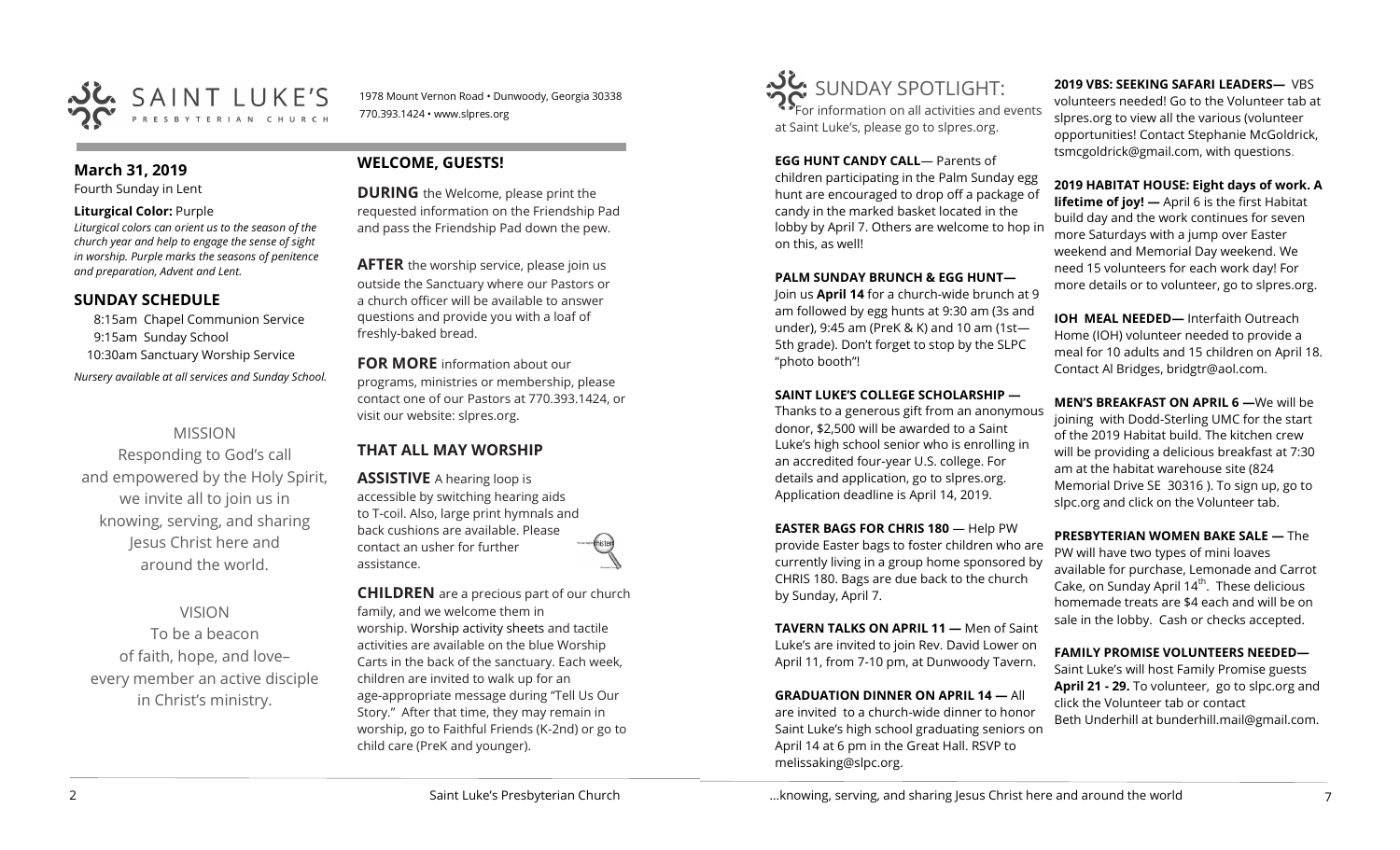



# **In Preparation for Worship**

80 percent of success is showing up.

**Gathering Prayer**

**Prelude** Entrée en Forme de Carillon *Théodore Dubois*

**Chiming of the Hour**

**Welcome and Announcements** 

**Call to Worship\*** Bless the Lord, O My Soul

**Bless the Lord, O my soul; and all that is within me, bless God's holy name! Bless the Lord, O my soul, and forget not all God's benefits.**

**Opening Hymn #475\*** Come, Thou Fount of Every Blessing

# **Call to Confession\***

Leader: The Lord be with you. **People: And also with you.**  Leader: Let us pray.

# **Prayer of Confession\***

|  | Leader: Bless the Lord, O my soul, and all that is within us. We are your creation, O |
|--|---------------------------------------------------------------------------------------|
|  | Lord. Help us to live as reflections of You. We often forget to say "thank            |
|  | you" for the gifts You have given to us.                                              |
|  | People: Hear now our prayers of gratitude (silence)                                   |
|  | Leader: We often forget that others in the world are Your creation, too.              |
|  | People: Hear now our prayers for Your love to be shown through us to                  |
|  | others (silence)                                                                      |
|  | Leader: We often forget to stand up for what is right and just for those who are      |
|  | poor, marginalized, and oppressed.                                                    |
|  | People: Hear now our prayers for places where justice is lost, and hope is            |
|  | subdued(silence)                                                                      |
|  | Leader: Bless the Lord, O my soul and all that is within us. May we know Your         |
|  | steadfast love and may Your grace give us courage to live as those You                |
|  | created us to become. Lord, in your mercy,                                            |
|  | People: Hear our prayer. Amen.                                                        |
|  |                                                                                       |